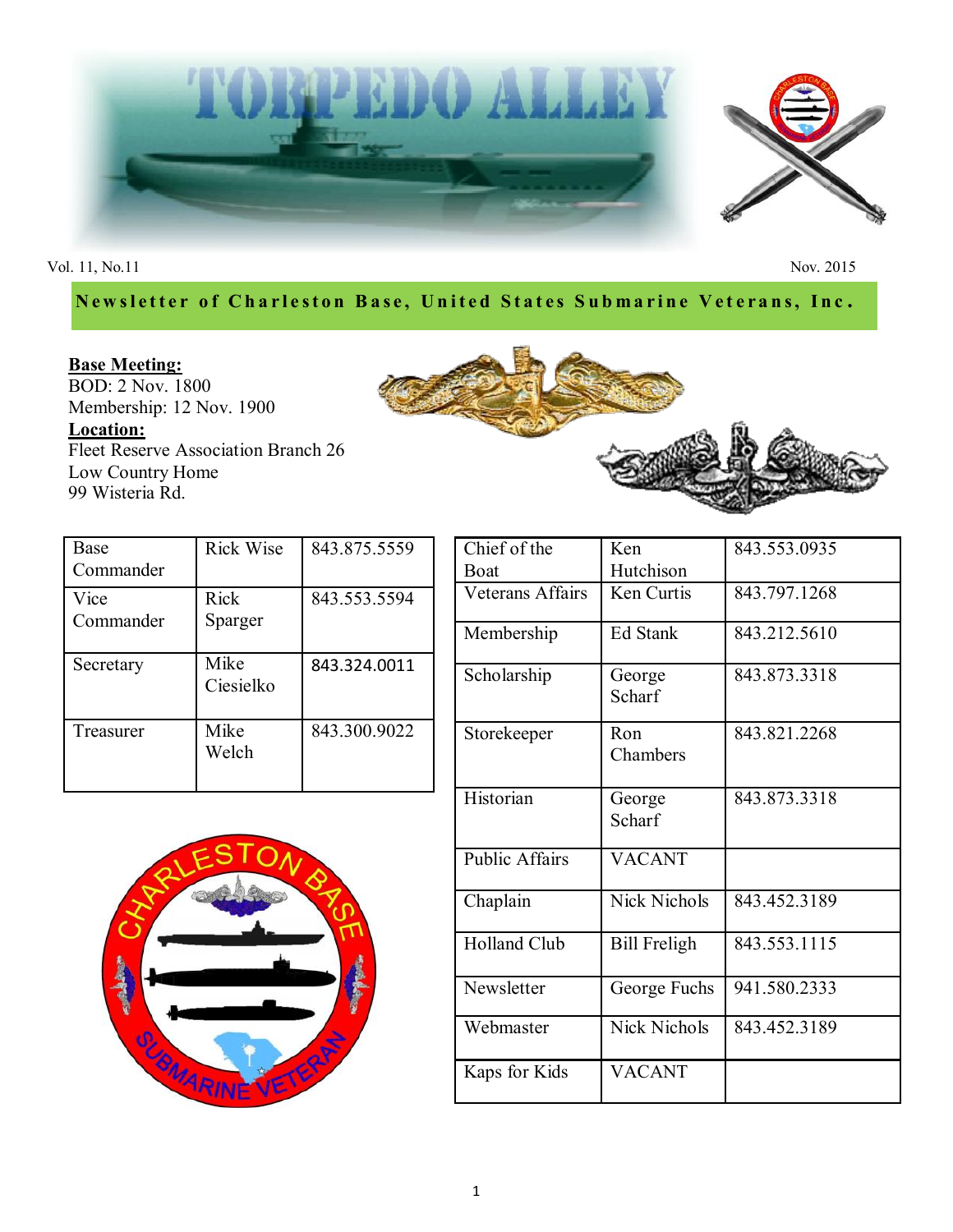## Submarines Lost During the Month of November

USS ALBACORE (SS-218) **USS GROWLER (SS-215)** USS SCAMP (SS-277) USS CORVINA (SS-226) **USS SCULPIN (SS-191)** 

November 7, 1944 - 11<sup>th</sup> War Patrol November 8, 1944 - 12<sup>th</sup> War Patrol November 16, 1944 - 8th War Patrol November 16, 1943 - 1<sup>st</sup> War patrol November 19, 1943 - 9th War Patrol Lost with all hands - 85 souls Lost with all hands - 86 souls Lost with all hands - 83 souls Lost with all hands - 82 souls Lost with 43 souls - 41 became POWs 21 survived the war

## **Five Boats and 376 Men Lost**

**Senior Chief Engineman, Submarines, Bruce W. Wright, United States Navy Retired Shipmate Departed on Eternal Patrol – August 28th, 2015**



PLEASE JOIN US FOR THE USSVI CHARLESTON BASE CHRISTMAS PARTY SATURDAY, DECEMBER 5, 2015 1800 – SOCIAL HOUR 1900 – DINNER AT THE FRA HOME, GOOSE CREEK

ENTERTAINMENT: SALTY DOGS BAND



FOOD SOCIAL HOUR: APPETIZERS DINNER: HAM, TURKEY, ETC. AND DESSERT DOOR PRIZES THROUGHOUT THE EVENING DEPTH CHARGE DRAWING

**TICKETS** \$15.00 PER PERSON FOR USSVI MEM-BERS/SPOUSES (WW II SUBVETS – FREE) \$25.00 PER PERSON FOR OUTSIDE GUESTS



## **HAPPY 240th BIRTHDAY US NAVY – OCTOBER 13th**

#### **September Report:**

#### **Highlighted boat of the month:**

S-44 (SS-155) was lost on Lost on Oct 7, 1943 with the loss of 56 men when it was sunk off Paramushiru, Kuriles. S-44 was on her 5th war patrol after attacking a target thought to be a merchant on the surface, S-44 found herself in a losing gun battle with a heavily armed Japanese destroyer. Two men were taken prisoner and survived the war.

## **CHAPLAIN"S CORNER**

### **A PASSION FOR LIFE**

*But those who trust in the Lord will renew their strength; they will soar on wings like eagles; they will run and not grow weary; they will walk and not faint. Isaiah 40:31 HCSB*

Are you enthusiastic about your life and your faith? Hopefully so. But if your passion for life has faded, it is now time to redirect your efforts and recharge your spiritual batteries. And that means refocusing your priorities (by putting God first) and counting your blessings (instead of your troubles.)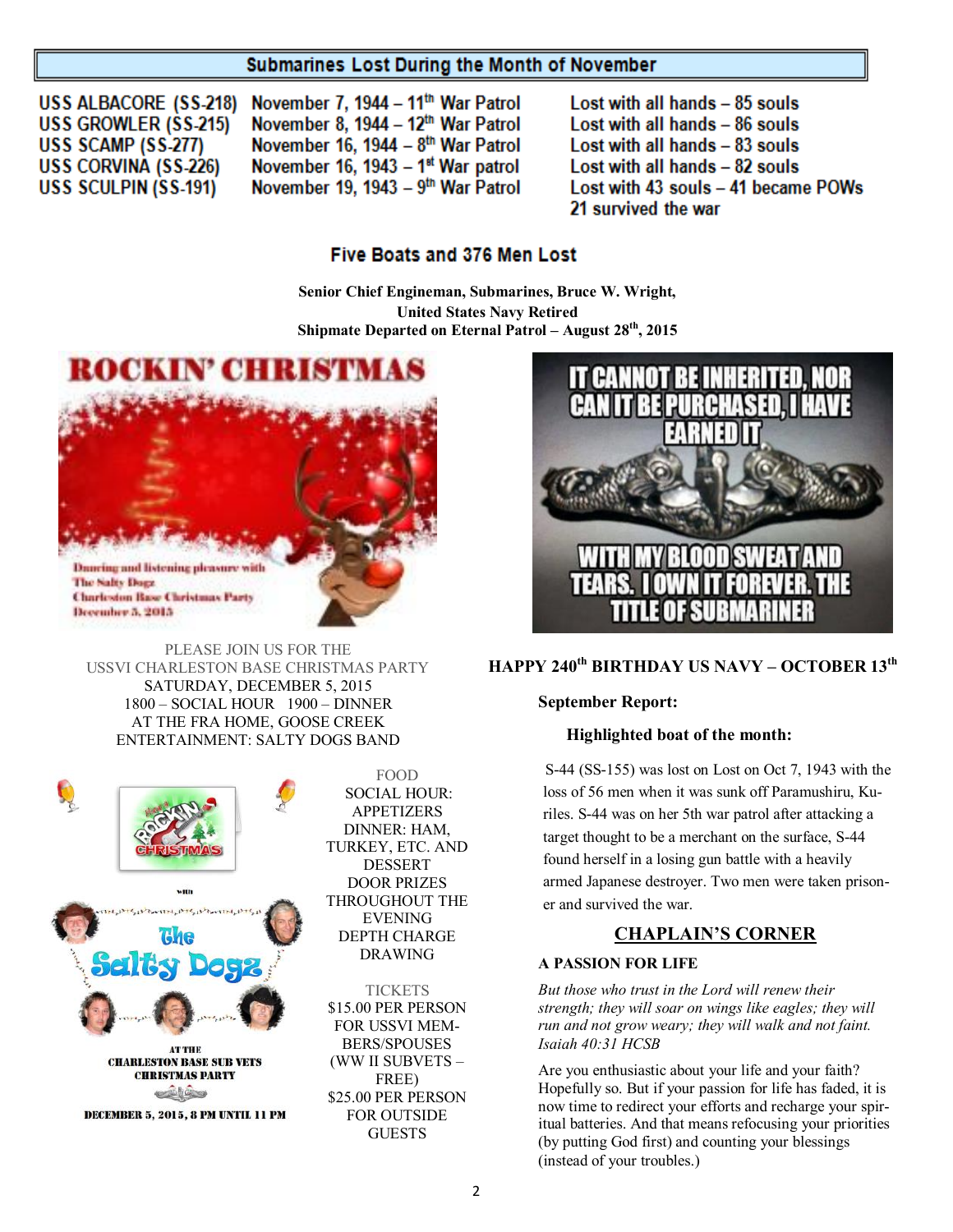Nothing is more important than your wholehearted commitment to your Creator. Your faith must never be an afterthought; it must be your ultimate priority, your ultimate possession, and your ultimate passion. When you become passionate about your faith, you'll become passionate about your life, too. And God will smile.

*Don't take hold of a thing unless you want that thing to take hold of you. E. Stanley Jones*

## --A Prayer for Today--

Dear Lord, if the responsibilities of the day leave me exhausted or discouraged, I will turn to You for strength and for renewal. When I follow Your will for my life, You will renew my enthusiasm. Let Your will be my will, Lord, and let me find strength and courage in You. *Amen.*

## **September Report:**

 **ENCS(SS) Bruce W. Wright** departed on Eternal Patrol on September 26th in Aiken. Bruce was a WWII SubVet, a member of Swamp Fox Chapter, USSVI National, Charleston Base, and Holland Club. He enlisted in the Navy in 1939 and retired in from the Reserves in 1953. He qualified on BASS SS 164 in 1943. He also served on QUILLBACK SS 424.

 **Rick Sparger"s** mother, Margaret, age 92, passed away of natural causes in Midwest OK on September 30.

 **Steve Everett** is battling breast cancer. Please remember Steve in your prayers and thoughts.

 **Ray Bryant** has many health issues that he is dealing with. Please remember him in your prayers and thoughts.

• **Clemon Cager 'CC'** is still recovering from his motorcycle accident in June. He will be in his neck brace for another month or so.

## **WEBMASTER**:

• Updated constantly

3 advertisers now. Anyone interested in advertising on our base website please email to [webmaster@ussvicb.org](mailto:webmaster@ussvicb.org) for information. Cost is \$25.00 for 12 months.

**Newsletter:** George Fuchs was not present

**Storekeeper:** Ron Chambers reported that he has Golf Submarine towels for \$10 each.

Ron now has the Challenge coins for sale \$10 each.

**Veterans Affairs:** Ken Curtis informed us that Saturday October 10<sup>th</sup> the USS Illinois will be commissioned in Groton CT.

**FRA:** Larry Cox gave us the following report.

The FRA is holding a Navy breakfast on October  $11<sup>th</sup>$  \$5 all you can eat all the usual great food. 0900 to 1130.

The FRA Bar lounge now has Trivia on Wednesdays from 6 to 9pm

October 17<sup>th</sup> The FRA will be having an Octoberfest celebration. There will be a band and food.

October  $31<sup>st</sup>$  the FRA will be holding a Halloween party so get dressed up and attend.

**Scholarship:** George Scharf reported that challenge coins are for sale at the storekeeper.

**Submarine Veterans of World War II: George Scharf reminded** the base that Swamp Fox will have a meeting on Thursday, 15 October at 1130 at Golden Corral in North Charleston. \$12 per person.

**CRAMA:** Butch had no report

**Rec Committee:** Rich Cox reported that the Christmas Party will be the Fifth of December. Social hour will be 1800 dinner served at 1900. We will have Turkey and Ham for Dinner. Tickets will be \$15 each for Subvets and \$25 each for non subvets.

**Nuclear Historian:** Rick Carlson was not in attendance.

## **District Commander:**

**Membership:** Ed Stank reported that base membership is now 329 members.

Membership dues are going up \$5 But National has not made the increase as of yet so get your dues paid.

Ed is still trying to get Submarine service License plates for South Carolina. The state wants \$6,850 to start this. He is trying to get a political figure involved because there is a fee to get the process started.

The After Battery: Steve "Buddha" had no report.

**Chief of the Boat:** Wanted us to recognize we had 3 WWII vets in attendance.

The COB also showed everyone in attendance the book of lost submarines. It is displayed at every meeting.

Ed will make a Victory House trip on 20 October.

On November  $11<sup>th</sup>$  we will hold a Veterans day ceremony up on 78 and 17 meet.

Every Wednesday morning a group of Subvet's meet at Perkins on Folly Road.

November 4 to the  $8<sup>th</sup>$  the WWII Memorial service will be held in Kings Bay.

**Base Commander:** Rick Wise announced that to pull the float on the 7<sup>th</sup> of November in Andrews we received some volunteers and will send out an email to get at least 4 for the float to participate in the Andrews Parade. We are changing the checkout procedure for equipment at the storage and Members will be made responsible for damaging equipment. There will be a sign out sheet for equipment.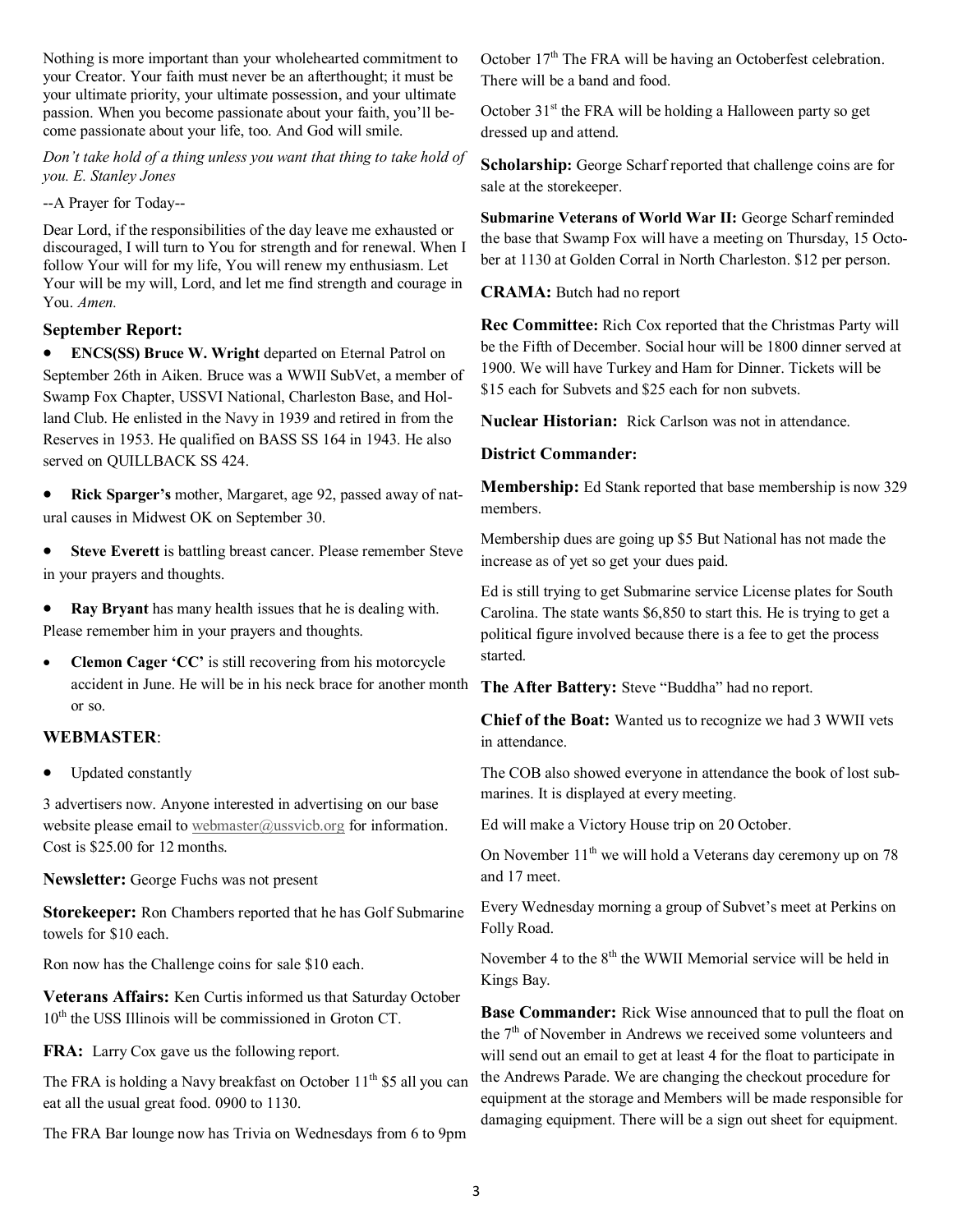the 7<sup>th</sup> of November in Andrews we received some volunteers and will send out an email to get at least 4 for the float to participate in the Andrews Parade.

We are changing the checkout procedure for equipment at the storage and Members will be made responsible for damaging equipment. There will be a sign out sheet for equipment.

**Old Business:** The Float is closed for Old Business.

Gordon Long is asking for Volunteers for the Barbershop quartet.

**New Business:** Crystal resigned as manager of the Fleet reserve. If anyone knows of someone contact Larry Cox.

Rodney Mckanna reported that the Undies 500 poker run will be at the Ladson VFW October  $31<sup>st</sup>$ . any vehicle can participate. 15 dollars each.

Beetle asked for Volunteers to drive the VA van for Goose Creek and Monks Corner.

**Good of the Order:** The Fleet reserve drawing was won by Bill Freligh.

The depth charge was won by Ken Hutchison. He donated \$100 to the Scholarship fund.

**Benediction:** Ken Curtis gave the benediction.

**Meeting Adjourned:** Following the benediction by Ken Curtis, the Base Commander adjourned the meeting at 2003.

# **Summerville Veterans Day Ceremony**



## Join Us as We Honor Those Who Served!

November 11, 2015 - 10:30 AM **Dorchester County Office Building** 500 N. Main Street, Summerville (Corner of Main Street and U.S. Hwy 78)

Main Street Parking Lot ~ Indoors in Council Chamber in Inclement Weather Free and Open to the Public

#### **Events Scheduled for the month of November**

| 11 Nov. 1900 |                     | Military Appreciation Day at Stratford H.S.    |              |  |
|--------------|---------------------|------------------------------------------------|--------------|--|
|              |                     | Excellent Program. Was excellent last yr. too. |              |  |
| 13 Nov. 1200 |                     | Miller's Bakery Summerville                    |              |  |
| 19 Nov. 1800 |                     | Logan's Monthly Date Night                     | (A room will |  |
|              | be reserved for us) |                                                |              |  |

From Ed Stark via e-mail: "We have a room reserved at Miller's Breadbasket in Blackville, SC on Friday, November 13th @ 1200 for 35 people. I would ask if you would let me know if you are planning to attend but that would be asking to much. I recommend we car pool as Miller's is about 90 minutes from Summerville. I hope to see you there. I plan on contacting Logan's today for reservations on November 19th at 6PM. More to follow. Attached you will find a list of requested items for the Victory House. I plan on delivering these items following the Base Christmas party on December 8th. Please bring any items you desire to donate to the November Base meeting or to any of our breakfast get together or road trips, dinners or just call or email or text me and I will come pick them up".

## **VICTORY HOUSE REQUESTS**

Pajamas all sizes Jogging outfits Basketball shorts Undershirts Socks (tube and regular) Reading glasses (different strength sizes) Boxer briefs Depends underwear **Crackers** Little Debbie Cakes Bill Folds Toboggans and gloves Light jackets (different sizes) Candy (hard candy and chocolate) College themed shirts Handkerchiefs Cologne Old Spice body wash (liquid) (3 in 1) or something like that (They like the good smelling stuff) Deodorant (no aerosols) Mouthwash (alcohol free)

And another e-mail, also from Ed: "Last night I sent out an email with an address to send holiday cards to recovering soldiers at Walter Reed. I was told today the person who sent me that the address was incorrect. This is the correct address:

American Red Cross in the National Capital Region ATTN: Holiday Mail for Heroes 8550 Arlington Blvd Fairfax, VA 22031"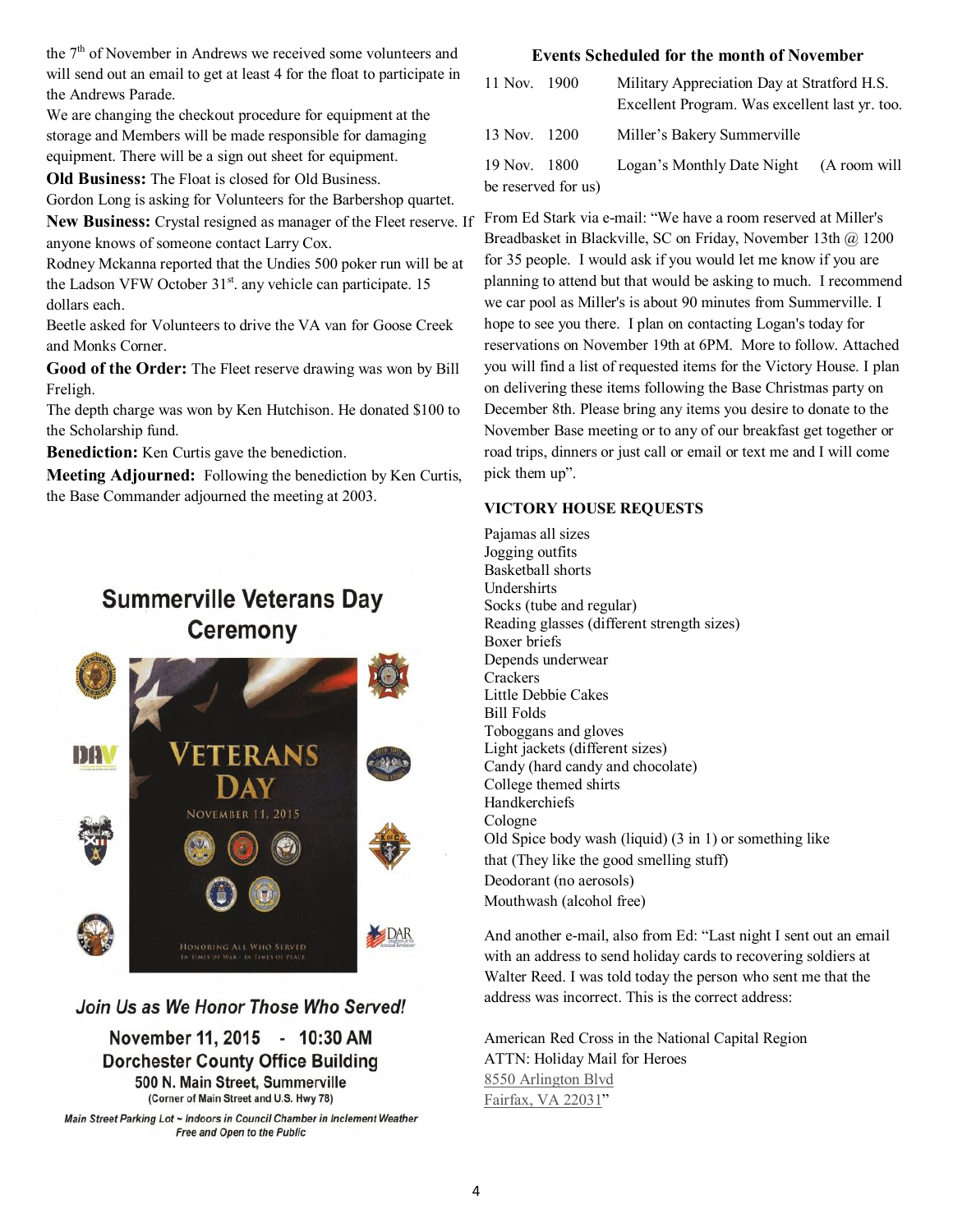

**Swamp Fox Utilities, LLC Tim Curtis Senior Estimator** 

**Clearing \* Grading \* Water/Sewer \* Asphalt Paving** 2080 Mendel Rivers Rd PO Box 14 St. Stephen SC 29479 Phone: 843-567-3170 Fax: 843-567-6709

[swampfoxutilities@cs.com](mailto:swampfoxutilities@cs.com)



[H8SPVMT@GMAIL.COM](mailto:H8SPVMT@GMAIL.COM) RT2BR Arms IIC **RT2BRARMS Firearms Transfers and Sales** Hours by Appointment **Tom Clark** (843) 277-5309 308 Mendenhall St Info@RT2BRArms.com Summerville, SC 29483 www.RT2BRArms.com

#### Firearms Transfers

[www.rt2brarms.com](http://rt2brarms.com/) [Info@RT2BRArms.com](mailto:Info@RT2BRArms.com)

Standard Transfer Fee: \$20 USSVI Member \$15 SC CWP Holders: \$5 discount MC SQUARED CABLES, LLC



**MC SQUARED CABLES, LLC** MELISSA A. GORDON, CEO/OWNER EDWOSB/EDVOSB/DAVOSB 101 KILKENNY AVE. GOOSE CREEK, SC 29445 OFFICE: (843) 327-8967 FAX: (843) 569-1438

MC SQUARED Cables, LLC is an Economically Disadvantaged Woman/Veteran/Minority and Disabled Veteran-owned small business. We provide our customers with reliable cables that are physically and electrically appropriate for their applications, and conformant to the most demanding industrial requirements and military specifications. See [Flyer](http://www.ussvicb.org/business-discounts/MC%20SQUARED%20Business%20Description.pdf) for more information

## **FRA News**

**Retiree COLA Set for 2016**

**2016 will be the first year since 2011 that Military and federal civilian retirees, survivor benefit annuitants, disabled veterans and Social Security recipients do not receive a cost of living adjustment (COLA). In 2010 and 2011 there was also no COLA.**

**The reason why federal retirees will not receive a COLA in 2016 is that consumer prices have declined over the past year.** The annual retiree COLA is calculated as the change in the average Consumer Price Index for Wage Earners and Clerical Workers (CPI-W), published by the Bureau of Labor Statistics (BLS), from the third quarter of the previous year to the third quarter of the current year. **BLS reported that the (CPI-W) actually decreased from the third quarter of 2014 to the same quarter of 2015.**

#### **Gold Star Hiring Preference Made Gender-Neutral**

Legislation that would extend the same federal hiring preference to fathers that is available to mothers of service members killed or permanently and totally disabled in action has passed the House and was sent onto the President to be signed into law. The FRAsupported "Gold Star Fathers Act" (S. 136), which passed the Senate in May, takes its name from the symbol of parents whose children are killed in action. Such parents are referred to as "Gold" Star parents" because they traditionally display a Gold Star flag as a symbol of their loss and sacrifice.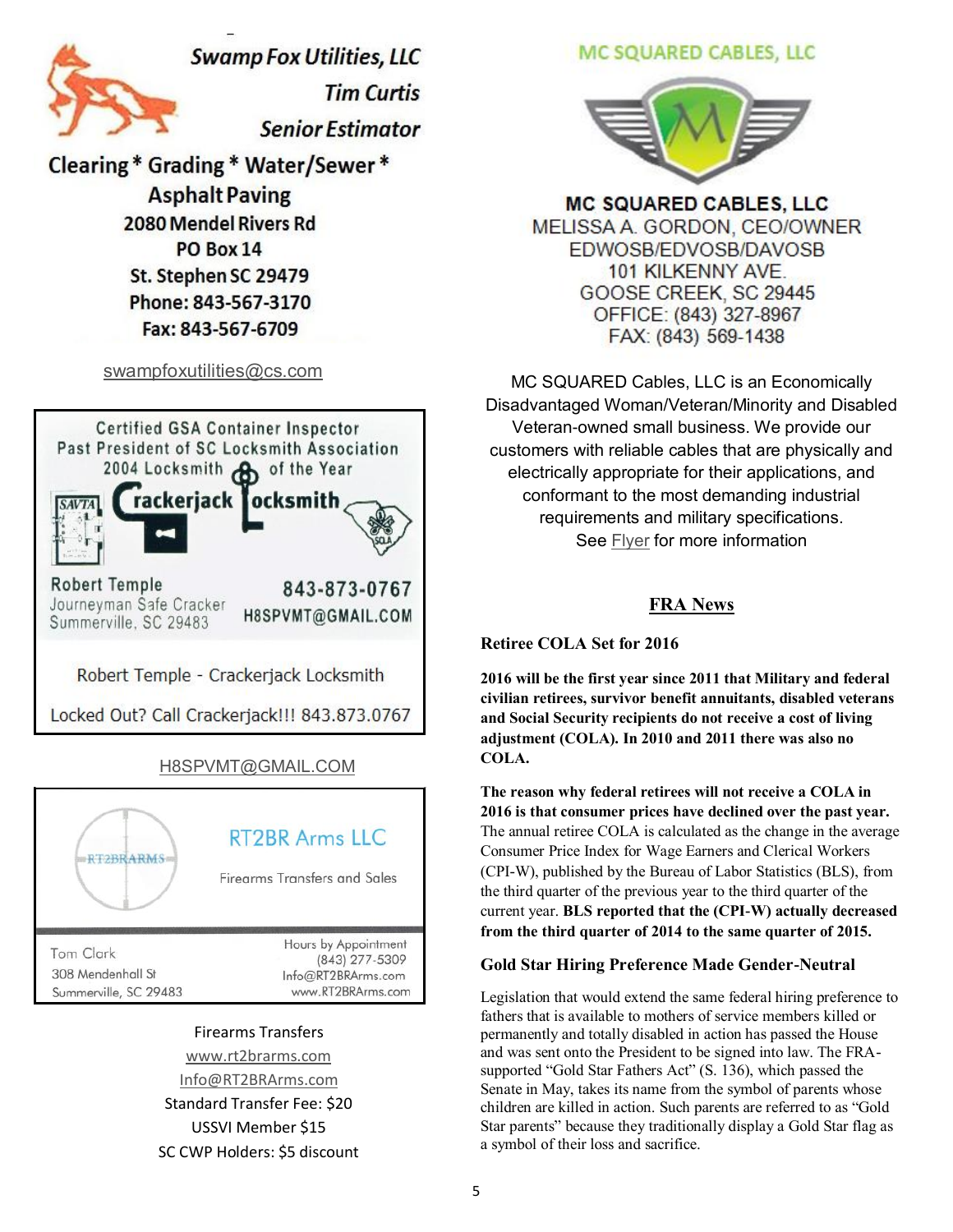The federal government has long recognized the sacrifice of Gold Star families by granting unmarried and separated Gold Star mothers—and unmarried and separated mothers of totally and permanently disabled veterans—a 10-point hiring preference when they apply for federal jobs.

This legislation will make this hiring preference gender-neutral, extending it to unmarried or separated fathers of service members killed or totally and permanently disabled in action.

## **NDAA Includes Drastic Retirement Changes, Co-pay Increases, and More**

## **Senate Passes NDAA**

After some delays, the House and Senate passed the final version of the FY 2016 National Defense Authorization Act (NDAA, H.R. 1735) in early October and it awaits final approval as this issue of FRA Today goes to print. The bill includes:

- The creation of a new "blended" military retirement system for those who join the military after January 1, 2018;
- Increased pharmacy co-pays for family members and retirees for prescriptions filled off base or by mail. These increases will range from \$2 to \$4 depending on whether drugs are brandname or filled at retail outlets;
- An active duty pay increase of 1.3 percent, which is lower than the civilian wage increase of 2.3 percent;
- Authorizing Survivor Benefit Plan (SBP) benefits for a second spouse, when first divorced spouse is deceased;
- Reducing BAH rates by one percent a year until 2019;
- Continued dual Basic Allowance for Housing (BAH) payments to service members married to other service members;
- The establishment of victim's rights for sexual assault and domestic abuse; and
- Rejecting the Administration's request to reduce stateside commissary funding.

FRA is deeply disappointed that the FY 2016 NDAA did not make any improves in concurrent receipt, the Uniformed Services Former Spouses Protection Act (USFSPA), the offset experienced by SBP annuitant who are also eligible for Dependency Indemnity Compensation (DIC) offset, and many other programs.

The Association is opposed to the "blended" retirement system for those who joined the service after January 1, 2018, which will reduce the current 20-year retirement benefit from 50 percent of base pay to 40 percent, provide a continuation bonus after 12 years of service if the member agrees to remain on active duty for an additional four years, and authorizes a mandatory Thrift Savings Program with a one-percent employer contribution and additional employer match of up to four percent of employee contributions. FRA believes that shifting benefits from future retirees who served a 20-year career to service members who serve as little as two years, and providing a portable benefit, will lay the groundwork for serious retention problem. Legislators ignored the fact that the

current retirement system was established to ensure a strong and top-quality career force despite arduous service conditions.

The bill now goes to the President to be signed into law or be vetoed. President Obama has issued a veto threat for the legislation because it sidesteps sequestration spending caps. The Senate Armed Services Committee (SASC) Chairman Senator John McCain (Ariz.) argued that the funding level authorized in the bill is the same funding level requested in the President's FY 2016 budget request and reducing Defense spending to sequestration levels could endanger the lives of service members overseas. The president is not opposed to Defense spending exceeding the spending caps, but only if other non-defense related spending subject to sequestration caps is also allowed to do the same. Should Obama choose to veto the measure, it would be only the fifth time in the 53-year history of the consolidated annual defense authorization that a president has sent the bill back to Congress.

## **President Signs Denver VA Hospital Bailout**

The president recently signed into law legislation, S. 2082, which was sponsored by Senate Veterans Affairs Committee (SVAC) Chairman Johnny Isakson (Ga.). S. 2082 extends certain expiring provisions of law administered by the Department of Veterans Affairs (VA) and provides addition funding (\$625 million) for construction of the Denver, Colorado VA Medical Center. Before the final vote in the House of Representatives, HVAC Chairman Jeff Miller (Fla.) provided a blistering verbal condemnation of VA mismanagement that included a list of expensive and extravagant art work recently purchased at VA offices. The health care provisions extend through fiscal year 2016. Some of these include extension of authority for:

Collecting of copayments for hospital care and nursing home care: Requiring nursing homes to provide care to certain veterans with service-connected disabilities;

Providing assistance and support services for caregivers;

- Recovering from third parties the cost of care and services furnished to veterans with health-plan contracts for non-serviceconnected disabilities;
- A pilot program that provides assistance for child care for certain veterans receiving health care;
- Providing grants to veterans' service organizations (VSO) for transportation of veterans in remote rural areas;
- Continuing the DOD–VA Health Care Sharing Incentive Fund;
- A Department of Defense-VA Medical Facility Demonstration Fund; and
- A pilot program on counseling women veterans separated from service.

Estimated cost for the completion of the VA Medical Center in Denver is \$1.675 billion, but some have noted that the total cost for the project could reach \$2 billion. Congress has mandated that the project be taken over by the Army Corps of Engineers.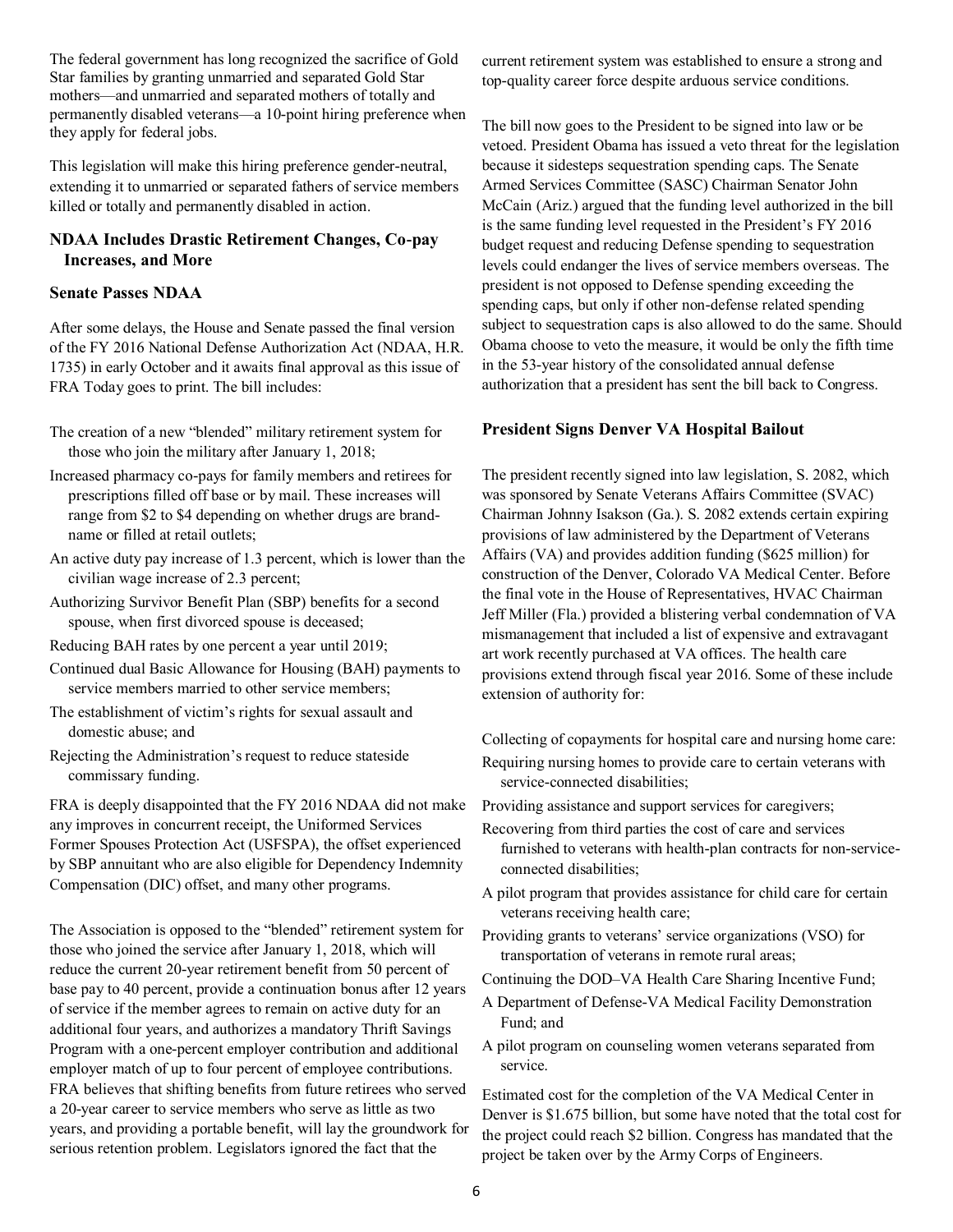#### **Former SVAC Member Nomination Moves Forward**

The Senate Veterans' Affairs Committee (SVAC) recently approved the nomination for former Rep. Michael H. Michaud (Maine) to be Assistant Secretary of Labor for Veterans' Employment and Training. Michaud served as Ranking Member on the House Veterans' Affairs Committee in the 113th Congress (2013-2014). During his tenure as Ranking Member he sponsored the "Medicare VA Reimbursement Act" (H.R. 2953) at FRA's request. The legislation would have authorized Medicare reimbursement for eligible veterans to improve access for Medicare -eligible veterans and enhance health care funding for the VA. Before Michaud's nomination can move to the full Senate for a vote, however, it will need to be approved by the Health, Education, Labor and Pensions Committee, which shares jurisdiction over that position.

## **Warrior-Family Symposium Reviews Mental Health Solutions**

The Military Officers Association of America (MOAA) and the Wounded Warrior Project recently co-hosted the 9th annual Warrior-Family Symposium in Washington, D.C. This year's theme, "Our Nation's Military: Caring for Our Own," focused on government and non-government solutions to improve the mental welfare of service members, veterans, their families and caregivers. The morning panel discussed how the government has moved the needle forward in improving issues like mental-behavioral health, suicide, sexual trauma, and substance abuse. Although the government has come a long way in improving care for veterans and their families, panelists discussed challenges with program awareness and accessibility. The afternoon panel provided a fiveyear outlook on mental health care needs. Keynote speaker Sen. Johnny Isakson (Ga.), Chair of the Senate Veterans Affairs Committee, said, "When it comes to veterans' health care, there are no excuses.‖ Although Sen. Isakson noted the progress made by the VA, he stressed the need for continued improvement and congressional support. Veterans Affairs Secretary Bob McDonald also attended the event, and talked about the progress made by the VA over the last few years, as well as the remaining challenges the department faces. The VA has reduced the backlog dramatically and cut decision times. Wait times for appointments have gone down, and claim decision accuracy has gone up. McDonald said that although there has been considerable improvement, the department still has a long way to go.

The Association appreciates the Symposium focusing on mental health. FRA is troubled by the high rate of suicide among veterans, which has been reported as high as 22 per day. The Association supported the "Clay Hunt Suicide Prevention for American Veterans Act," which was introduced January 7, 2015 (H.R. 203/S. 167). It was signed into law on February 12, 2015 and requires the VA and DoD to allow for an independent third party evaluation of their mental health care and suicide prevention programs.

#### **CR Passes to Keeps Government Open**

The House and Senate passed a Continuing Resolution (CR) to keep the government open until December 11, 2015. The new fiscal year started on October 1, 2015 and without the CR there would have been a (partial) government shutdown. A short-term CR, however, is one of several fiscal and budget problems that need to be addressed. Other issues include:

- Eliminating automatic sequestration cuts that, if left unchanged, continue until FY 2021;
- Extending several important tax break programs; and
- Raising the federal debt ceiling so the federal government will avoid financial default.

There is a real possibility, however, that there will be no budget agreement, resulting in a year-long CR that would keep Pentagon spending at FY 2015 levels. Defense budget experts indicate that a long-term CR would exacerbate an already poor budget situation for the Pentagon. FRA believes that FY 2016 sequestration (automatic, across the board budget cuts) for Defense would be disastrous for national security and would adversely impact pay and benefits. Members are urged to use the FRA Action Center [\(action.fra.org/action-center\)](http://cqrcengage.com/fra/app/thru?ep=AAAAC2Flc0NpcGhlcjAxE3zdBMA9d9xjK_T1XVUH-0jWeFuV54frjKcwFf31nbm3Av6lbVNO1cb87vbJb06TqcDj6eoYo6eU-wnuh8vopnngwavUhQ3LEuCKHlPIr4f6pQbcS8NpvblpbUaDPvVjoMhkNyMR9yOZ46UFvTDLfw&lp=0) to ask their legislators to exclude Defense from sequestration.

#### **SVAC Reviews Veteran Toxic Exposure**

FRA National Executive Director (NED) Thomas Snee attended a recent Senate Veterans Affairs Committee (SVAC) hearing on concerns about toxic exposure impact on veterans and their children. The hearing focused primarily on the Department of Veterans Affairs (VA) response to toxic exposure issues—the "Toxic Exposure Research Act" (S. 901), the "Blue Water Navy Vietnam Veterans Act" and toxic exposure at Marine Corps Base Camp LeJeune, N.C.

After the hearing, SVAC Chairman Johnny Isakson (Ga.) spoke with NED Snee and requested input from FRA on the overarching issue of toxic exposure. Snee dispatched a follow-up letter to Chairman and Ranking Member Richard Blumenthal (Conn.) expressing the views of the Association. A copy of the letter is available on the FRA website: [http://www.fra.org/fra/AsiCommon/](http://cqrcengage.com/fra/app/thru?ep=AAAAC2Flc0NpcGhlcjAxiZi7cmB4yd_ccIkQj145yGTlTPEWdzz4tKHe9keU_Uk8IVkpvboDhzI4mmCRVd-z9J5lpVdU-dwjXImJ0GZxoJFBmStuZBq3ILac-yjNIOKCnhRPezVextIp07xqZ9uYdVb28VFL_38V2FAqA_XUS77e828LGpMXyILiuiIVmKCHJnER6eTV9Nslr6lkuLoF49ySS0WAb) [Controls/BSA/Downloader.aspx?iDocumentStorageKey=41b71d64](http://cqrcengage.com/fra/app/thru?ep=AAAAC2Flc0NpcGhlcjAxiZi7cmB4yd_ccIkQj145yGTlTPEWdzz4tKHe9keU_Uk8IVkpvboDhzI4mmCRVd-z9J5lpVdU-dwjXImJ0GZxoJFBmStuZBq3ILac-yjNIOKCnhRPezVextIp07xqZ9uYdVb28VFL_38V2FAqA_XUS77e828LGpMXyILiuiIVmKCHJnER6eTV9Nslr6lkuLoF49ySS0WAb) [-5b6a-465e-97c4-](http://cqrcengage.com/fra/app/thru?ep=AAAAC2Flc0NpcGhlcjAxiZi7cmB4yd_ccIkQj145yGTlTPEWdzz4tKHe9keU_Uk8IVkpvboDhzI4mmCRVd-z9J5lpVdU-dwjXImJ0GZxoJFBmStuZBq3ILac-yjNIOKCnhRPezVextIp07xqZ9uYdVb28VFL_38V2FAqA_XUS77e828LGpMXyILiuiIVmKCHJnER6eTV9Nslr6lkuLoF49ySS0WAb)

[838c1a3b89db&iFileTypeCode=PDF&iFileName=Letter%20to%](http://cqrcengage.com/fra/app/thru?ep=AAAAC2Flc0NpcGhlcjAxiZi7cmB4yd_ccIkQj145yGTlTPEWdzz4tKHe9keU_Uk8IVkpvboDhzI4mmCRVd-z9J5lpVdU-dwjXImJ0GZxoJFBmStuZBq3ILac-yjNIOKCnhRPezVextIp07xqZ9uYdVb28VFL_38V2FAqA_XUS77e828LGpMXyILiuiIVmKCHJnER6eTV9Nslr6lkuLoF49ySS0WAb) [20Sen.%20Isakson%20supporting%20the%20Toxic%](http://cqrcengage.com/fra/app/thru?ep=AAAAC2Flc0NpcGhlcjAxiZi7cmB4yd_ccIkQj145yGTlTPEWdzz4tKHe9keU_Uk8IVkpvboDhzI4mmCRVd-z9J5lpVdU-dwjXImJ0GZxoJFBmStuZBq3ILac-yjNIOKCnhRPezVextIp07xqZ9uYdVb28VFL_38V2FAqA_XUS77e828LGpMXyILiuiIVmKCHJnER6eTV9Nslr6lkuLoF49ySS0WAb) [20Exposure%20Research%20Act%209-30-2015](http://cqrcengage.com/fra/app/thru?ep=AAAAC2Flc0NpcGhlcjAxiZi7cmB4yd_ccIkQj145yGTlTPEWdzz4tKHe9keU_Uk8IVkpvboDhzI4mmCRVd-z9J5lpVdU-dwjXImJ0GZxoJFBmStuZBq3ILac-yjNIOKCnhRPezVextIp07xqZ9uYdVb28VFL_38V2FAqA_XUS77e828LGpMXyILiuiIVmKCHJnER6eTV9Nslr6lkuLoF49ySS0WAb)

## **Report: VA Health Care System is Broken (Ya think?!! \*Ed. Note)**

An independent report on the Department of Veterans Affairs health care program (Veterans Health Administration-VHA) concludes that the system needs a complete overhaul. This report was mandated by Congress last year. It shows that the system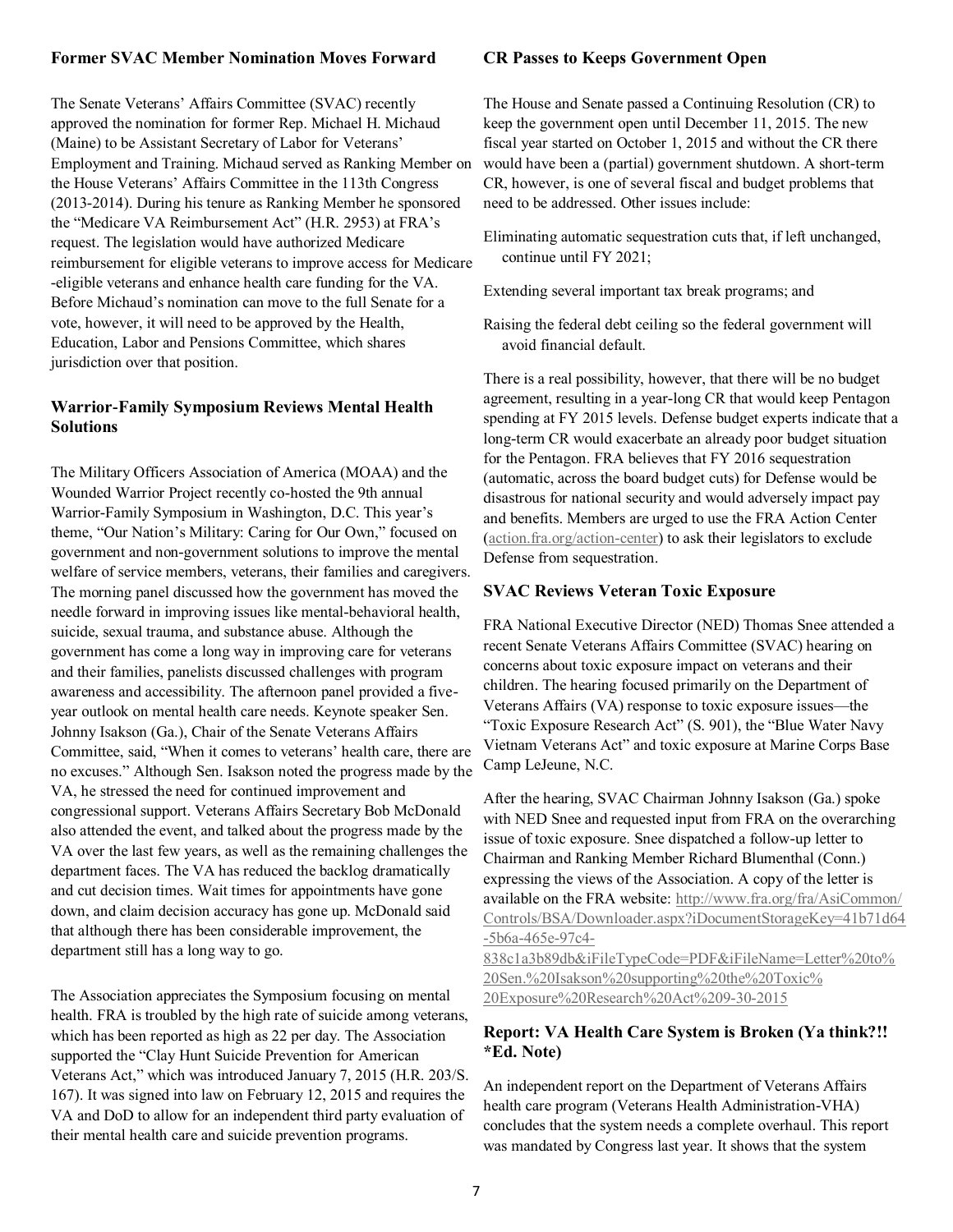suffering from bureaucracy and leadership challenges, and is on an "unsustainable trajectory of capital costs." Many veterans have complained that the VHA is difficult to navigate and that the quality of care varies from location to location, and this report confirms that observation.

The report notes a lack of leadership at VA, a staffing shortage, and a demoralized workforce. VA Secretary Bob McDonald agreed with many of the findings of the report and noted "VA is undergoing a radical transformation." The report noted that VA outpatient care outperforms other health care systems.

## **Happy Birthday, U.S. Navy!**

Tuesday, October 13, marked the 240th birthday of the United States Navy. The U.S. Navy traces its origins to the Continental Navy, established by the Continental Congress on 13 October 1775 to fight in America's war for independence. The Continental Navy numbered some 50 ships over the course of the war. The Constitution of the United States, ratified in 1789, empowered Congress "to provide and maintain a navy."

## **President Vetoes FY 2016 NDAA**

President Obama vetoed the FY 2016 NDAA on Thursday, just two days after Congress sent it to his desk. President Obama held a photo-op in the Oval Office when he used his veto pen on the National Defense Authorization Act.

The president has opposed the 2016 NDAA because it supports a \$38 billion addition to defense spending through a wartime account known as Overseas Contingency Operations (OCO), which skirts Budget Control Act caps. The decision amounts to a public rebuke of Congress, which warned Obama not to veto the measure as part of a showdown over government spending.

It is unlikely that Congress will have the votes to override the veto. The Senate, however, voted 70-27 to pass the bill, enough to override a veto. Congressional leaders have said that some members would switch their vote to avoid defying the president. The House vote count, 270-156, would not be enough to override a veto as it stands.

## **VA Benefits Chief Allison Hickey Resigns**

Allison Hickey, the Veterans Affairs Department's top benefits official stepped down from her post Friday amid renewed attacks from her critics.

As undersecretary for benefits, Hickey oversaw more than 20,000 VA employees and the delivery of benefits to more than 12 million veterans and their families. She is one of the last holdovers from former VA Secretary Eric Shinseki's tenure, and was frequently praised by top officials for her efforts to modernize the department and her dedication to veterans.

Congressman Jeff Miller, Chairman, House Committee on Veterans' Affairs stated that "Although Allison Hickey deserves credit for her military service and willingness to work on behalf of our nation's veterans, she was not cut out for the job of VA Under Secretary for Benefits. She leaves the department amid a damning Office of Inspector General report linking her to a scheme in which senior Veterans Benefits Administration officials abused their authority, resulting in the misuse of hundreds of thousands of taxpayer dollars. And though VA statistics show the disability benefits backlog shrank on her watch, those figures must be taken with a healthy grain of salt in light of assertions from prominent veterans groups and even VA's own Inspector General that the department's backlog numbers are not to be trusted. Right now, VBA needs a leader who will put veterans—not VA bureaucrats first while working to end the backlog without sacrificing quality, accuracy or service to veterans. Unfortunately, Hickey was not that type of leader."

## **VA Officials Refuse to Appear Before Committee, Get Hit with Subpoena**

The House Veterans' Affairs Committee (HVAC) held a hearing on Wednesday to get to the bottom of an Inspector General report which found that senior officials at the Department of Veterans Affairs engaged in a scheme to cash in on relocation bonuses at the expense of taxpayers.

Problematically, every VA official or employee who was named to appear did not attend. HVAC voted on a motion to issue a subpoena to compel five individuals to appear: Danny Pummill, Principal Deputy Undersecretary for Benefits; Diana Rubens, director of the VBA Philadelphia and Wilmington Region Office; Kimberly Graves, director of the St. Paul VBA Regional Office; Robert McKenrick, director of the Los Angeles VBA Regional Office; and Antione Waller, director of the Baltimore VBA Regional Office. Former undersecretary for benefits Allison Hickey was also due to testify but resigned before the hearing took place.

## **Vietnam Veteran "In Memory" Honor Roll**

More than 58,000 names are listed on the Vietnam Veterans Memorial that was built in 1982 to honor Vietnam veterans and help heal the wounds of a divisive conflict. But those who survived the war — and who later died as a result of their service — are not listed on the wall. The Vietnam Veterans Memorial Fund acknowledges their service and sacrifice through an online "In Memory" Honor Roll. Causes of death that fit the criteria for inclusion in the program include exposure to Agent Orange, PTSDrelated illnesses/events, cancer, diabetes, heart attacks, etc. The program is free and the application process is simple. To honor a loved one, you only need to submit the veteran's DD214 to show proof of his or her service in the Vietnam War, a copy of his or her death certificate, and a photograph. The application deadline for inclusion in the 2016 ceremony is in March. For information or to submit applications, go to[:http://www.vvmf.org/](http://cqrcengage.com/fra/app/thru?ep=AAAAC2Flc0NpcGhlcjAxr35qc6hkjKgka2XkD2Pqp5aBEAFPIpc-v38c0rwqr7XfKC93lg5e3mRVdZXbc9NDJ4ObQlrzwpHOJ7g-bt-wrp9_HHPGxEqLSnuFQNBpfluvWLWAzmtGnIhWDSov0f3xNaXZobRAECgWyeicFaC-_w&lp=0) [InMemoryProgram.](http://cqrcengage.com/fra/app/thru?ep=AAAAC2Flc0NpcGhlcjAxr35qc6hkjKgka2XkD2Pqp5aBEAFPIpc-v38c0rwqr7XfKC93lg5e3mRVdZXbc9NDJ4ObQlrzwpHOJ7g-bt-wrp9_HHPGxEqLSnuFQNBpfluvWLWAzmtGnIhWDSov0f3xNaXZobRAECgWyeicFaC-_w&lp=0)

## **Deal Lifts Defense Spending, Extends Debt Ceiling and Stops Medicare Premium Increase**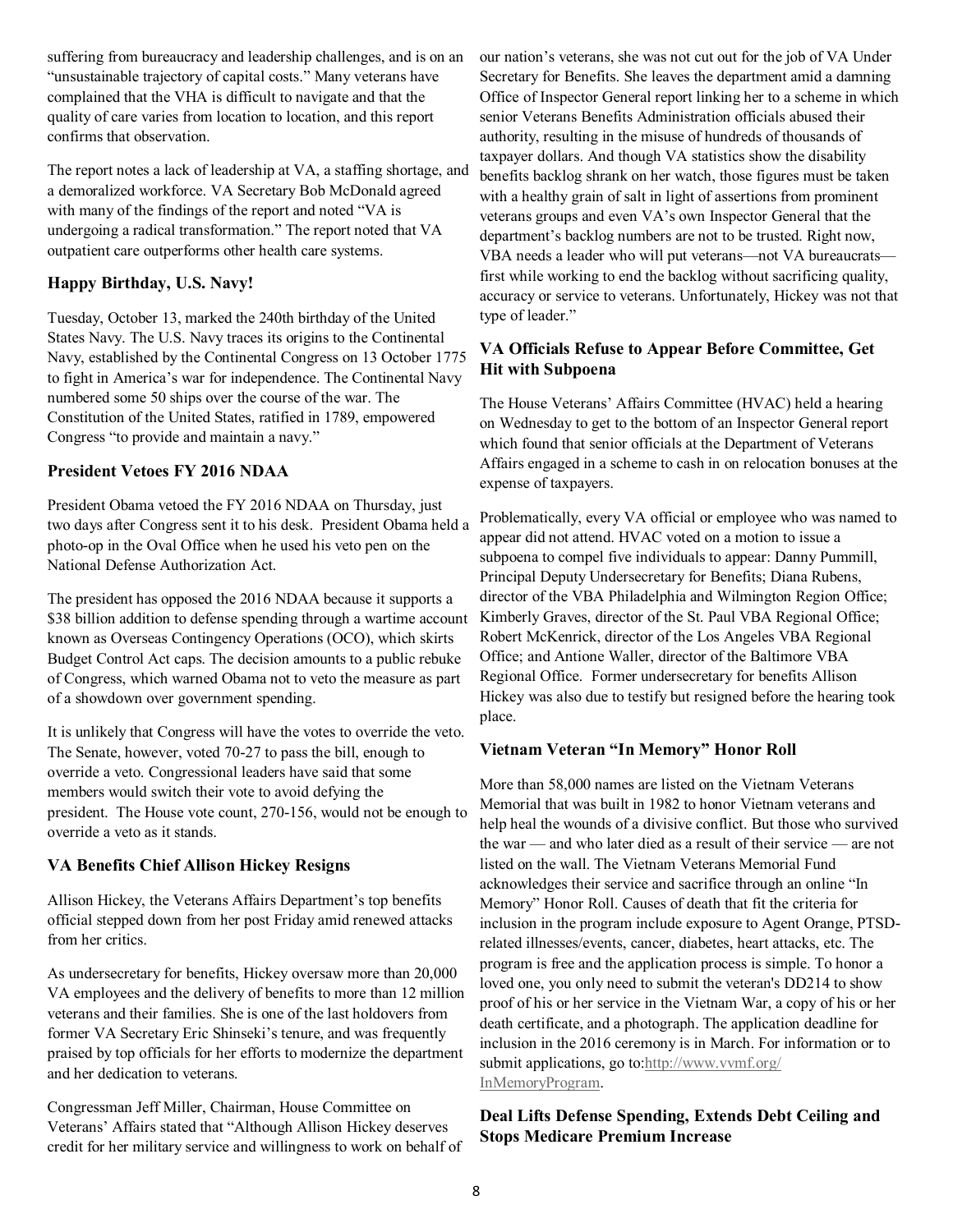House leadership and White House staff reached an agreement on the FY 2016 and FY 2017 budget limits that would, for a two-year period, exclude Defense from sequestration cuts mandated by the Budget Control Act (BCA) of 2011. For the past four years, FRA has advocated that Defense should be excluded from sequestration. In addition, the agreement lifts the debt ceiling for the federal government until March 31, 2017.

The agreement also prevents a 52-percent increase in Medicare premiums for 30 percent of Medicare recipients. Many FRA Shipmates would have been among those Medicare beneficiaries, scheduled to see large increases in their Medicare Part B (physicians and outpatient services) premium payments. The premium increase would fall on 30 percent of beneficiaries, a group that includes more than eight million low-income seniors enrolled in both Medicare and Medicaid, new Medicare enrollees, and higher-income beneficiaries.

The agreement would also avoid across-the-board Social Security Disability Insurance benefit reductions. The measure (H.R. 1314) had to pass by Monday, November 2, to avoid a first-ever government default on the debt payment.

## **Rep. Paul Ryan Selected to be Speaker of the House**

The House selected Rep. Paul D. Ryan (Wisc.) to be the next Speaker of the House of Representatives, replacing outgoing Speaker John Boehner (Ohio). Rep. Ryan was first elected to the House in 1998, where he has served as Chairman of the House Budget Committee since 2007 and was recently selected to serve as Chairman of the House Ways and Means Committee. In 2012 he was selected as the Vice Presidential nominee in the unsuccessful presidential campaign effort of former Massachusetts Governor Mitt Romney.

Before being elected to Congress, Ryan served as a Senate Hill staffer and was hired by former Congressman Jack Kemp as a speech writer. He later worked at the think tank "Empower" America," which was founded by Jack Kemp and conservative pundit and former Secretary of Education William Bennett. He went on to serve as Legislative Director for Senator Sam Brownback (Kans.) before returning to Wisconsin to run for Congress.

As House Budget Chairman, he was involved with the December 2013 last-minute budget agreement (H. J. Res 59) that included a one-percent cut in the annual cost of living adjustment (COLA) for military retirees under age 62 that would have impacted 2016 COLA increases. This back-room deal was quickly enacted into law. Due to the strong reaction from the military retiree community, the measure was amended in February 2014 to only apply to service members who joined the military after January 2014. It was later amended to apply only to service members who joined the military after January 1, 2016.

## **House Subcommittees Hold Oversight Hearing on DOD and VA Interoperability**

The House Veterans Affairs (HVAC) Subcommittee on Oversight and Investigations and the House Oversight and Government Reform (HOGR) Subcommittee on Information Technology held a joint hearing on the subject of the Department of Defense (DOD) and the Department of Veterans Affairs sharing electronic patient health information. VA and DOD operate two of the nation's largest health care systems, serving approximately 16 million veterans and active duty service members, and their beneficiaries, at total annual costs of over \$100 billion. The departments have worked since 1998 to develop such capabilities. However, when VA and DOD abandoned their plans to develop an integrated electronic health record (iEHR) system in February 2013, both departments pursued separate efforts to modernize or replace their existing systems in an attempt to create an interoperable electronic health record. This hearing focused on the DOD and VA process in developing a fully interoperable Electronic Health Record, and also included a discussion of the cybersecurity posture and information technology policies at the two agencies.

In the opening statements, VA and DOD witnesses stated their full and total support for the completion of full interoperability between the DOD and the VA systems. Committee members, however, expressed their frustration and disappointment in the lack of progress, the amount of money spent, poor communication between the DoD and VA, failure of both organizations to meet deadlines, and the overall indication that progress was going to remain slow. Witnesses at the hearing claimed that DoD/VA Interoperability will take effect sometime in 2018.

FRA supports a permanent and independent office for the DoD/VA Interagency program to provide oversight of all components of achieving a seamless transition. FRA supports the full implementation of the Virtual Lifetime Electronic Record (VLER) for all currently serving military that will help ensure a seamless transition from DOD to VA for wounded warriors.

## **TRICARE Young Adult 2016 Premium Adjustments Announced**

The Defense Health Agency (DHA) has announced the 2016 premiums for TRICARE Young Adult (TYA) Prime and Standard options that cover dependent beneficiaries between the ages of 23- 26 years old. These premiums are adjusted on an annual basis and go into effect Jan. 1, 2016.

For 2016, the monthly premium for TYA Prime is \$306 per month, and TYA Standard is \$228 per month. TRICARE is required to establish these premiums to cover the full cost of health care received by TYA beneficiaries. For the first time since TYA was created in 2011, TRICARE has sufficient statistically-valid cost data to set annual premiums.

For more information on TYA visit [www.tricare.mil/TYA.](http://cqrcengage.com/fra/app/thru?ep=AAAAC2Flc0NpcGhlcjAx15drMuuXpLxX4nDKoGgvBb9e34ri1FEEdAv3TsvB2vQiSh7Zic_nZCyJrTJMsCT2EwXzhe-syuODXffZnP7UOj-Qyf1PrsLViYS21-2Fzj0FmePEN5qi93zlLAev2F-m1-PP2bA3j0pGT7eW4umt7A&lp=0)

#### **CFPB: Don"t be a Zombie about Personal Finances!**

"The Walking Dead" is a television show about a world in chaos due to a zombie outbreak. The survivors face difficult decisions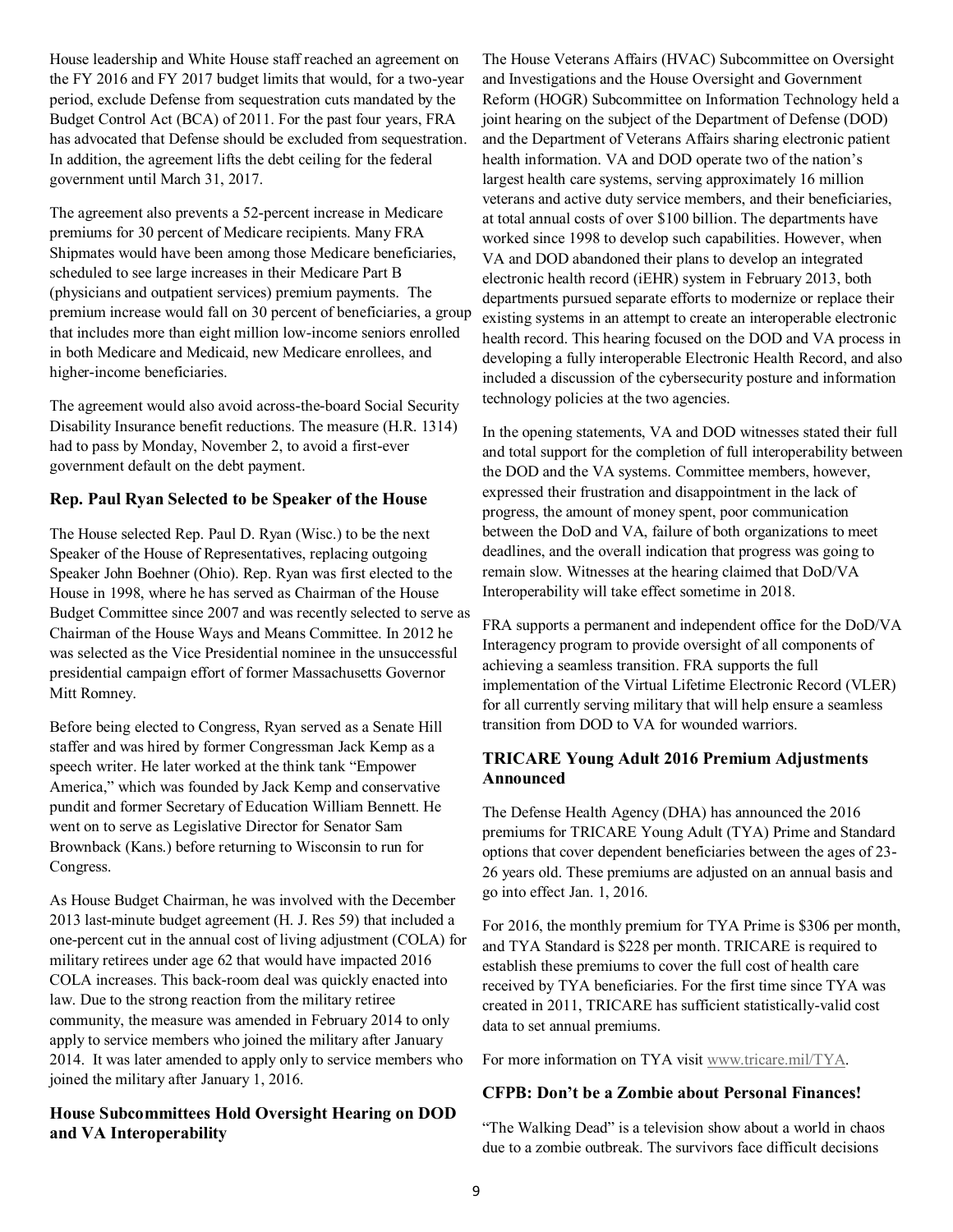and run into trouble dealing with both zombies and the living.

In the real world, many service members, veterans, retirees, and reservists run into financial trouble or face difficult financial decisions, but may not be aware of consumer protections that are available to them. Unfortunately, some service members and former service members may be walking around like a zombie in a financial fog, unprepared for dangerous threats to their financial well-being.

In "The Walking Dead," zombies often breach homes and buildings seeking out unsuspecting humans as their victims. In real life, hackers breach customer account information from merchants. If you are not taking steps to safeguard your information, you too could fall or may have already fallen victim to harm. Members should consult the Consumer Finance Protection Bureau (CFPB) consumer advisory on the steps you can take to protect your accounts at [http://www.consumerfinance.gov/askcfpb/.](http://cqrcengage.com/fra/app/thru?ep=AAAAC2Flc0NpcGhlcjAxZNCwQ03Mjfvv8CEImibYy101-_Wm_sR133tFBX-E9M9OeqYxMrgyh20IUUndWjjiive3BUisPYjGom2oR3VGj25PdgIXAtdvWRihhNaMod7lppugor8vf4z4eoef2tZhFRmx9cL2CBTAkaAeto9vpG_wVZlMk2s7SuRxyywOns0&lp=0) CFPB also wants active duty to be aware of specific protections, such as placing an Active Duty Alert on your credit report prior to leaving for active duty ([http://www.consumerfinance.gov/askcfpb/search/?](http://cqrcengage.com/fra/app/thru?ep=AAAAC2Flc0NpcGhlcjAxFM4U4j5-9SZ4GU1_S13Icj-s5nkXyVh1u3eCJTJrX3wILp3skD_1Pkp-qRIGAAXUR3ajFJ9UBV1JogQbB7BlUyqQpedAPDGFj0xVGDhRYp_uXikaYJuZfR27SMl47HyYU7ijS-ve4n0Vf1CM6SJsC5CaYqF_z2BnqYkk4IypWhPkXjqcZILyJCZ6Orc0wo7A7FikkUmpG) selected facets=tag\_exact%3Aactive+duty+alert).

Learn about additional protections by downloading the CFPB Fraud Alert fact sheet a[thttp://files.consumerfinance.gov/](http://cqrcengage.com/fra/app/thru?ep=AAAAC2Flc0NpcGhlcjAx-Cy_-_kAZTRg-qnb-DXvdZwRS6cLU7mdy9SgGW-ePEvhLZt48StSUdhnhe4GAA4R4RkVA6FuKIXaoULHBqKiyF-gXWLhNfh9KslV7jJIaQ5rNa5g5xzKGJ7UEKR0ZOSYQbbhzWG-kkSR18nniGrqj8XBEbxZpmNYo93-7I-uaHikLnFLwKVN6yZCX50dQdcLC3qzgm-dA) f/201508 cfpb fraud-protection-tools-to-help-safeguard[servicemembers.pdf.](http://cqrcengage.com/fra/app/thru?ep=AAAAC2Flc0NpcGhlcjAx-Cy_-_kAZTRg-qnb-DXvdZwRS6cLU7mdy9SgGW-ePEvhLZt48StSUdhnhe4GAA4R4RkVA6FuKIXaoULHBqKiyF-gXWLhNfh9KslV7jJIaQ5rNa5g5xzKGJ7UEKR0ZOSYQbbhzWG-kkSR18nniGrqj8XBEbxZpmNYo93-7I-uaHikLnFLwKVN6yZCX50dQdcLC3qzgm-dA)

## **School of the Boat – Inheriting Real Property (or leaving for another to inherit).**

This article speaks to most South Carolina jurisdictions. Most are the same or very similar. Several of my friends have not only suffered the loss of a spouse, but found out too late that how a title on real property is written can have an effect on how complicated (or simple) it is for the survivor to get commonly held property into their name. Yeah wills are important, but assuming spouses want the other to get commonly held property on their demise, there is a simple method to assure that real estate and other titled property pass DIRECTLY to the survivor. My friends thought that because their family home was titled "John Doe and Jane Doe" that when one died the other would automatically get it. AND THAT IS NOT SO! In one case there was no will, and the widow shared the inheritance of her "husband's half of the property" with several children. There was a struggle, lawyer fees, probate costs and delays, and now all is done one of the offspring "owns" one-eighth of the home and the widow owns the remainder. The other case, there was a will and it said the widower would inherit his wife's share of the home —BUT he still had to go to Probate Court, pay their fees, get a release from the children, and wait nearly a year to get the title in his name. Both of these could have easily been avoided if the titles had read: "John Doe and Jane Doe JOINT TENANTS WITH RIGHT OF SURVIVORSHIP (JTWROS). Then in both cases the survivor would simply take a copy of the death certificate and the deed to the county deed registration office and get the title changed for a small fee. No lawyer and no court involved. By involving the probate court, which both had do to get

the titled property changed, means (1) a time delay of typically a year, (2) hiring a lawyer to go to court, and (3) paying the probate court fees —none are cheap. On the other hand if the titles had had JTWROS then no lawyers involved, no probate involved, and no time delay.

We were all told from the first time we went sea to "Have a Will" and that is still important. BUT —most of us have simple assets that if titled correctly can pass directly to whomever we want AND skip the lawyers and the courts. Unless one must go to probate court to get property transferred —there is no reason to ever go there —if you plan ahead. One of the primary reasons a will is probated it to get the Executor (or Executrix) appointed with the authority to dispose of or transfer the decedent's titled property and then those transfers are done under the supervision of the court which then also makes it a public record. Executors do not get that property transfer power just from being named in your will, they get it from the Probate court —which typically follows your wishes and appoints the executor you have named. Like it or not, assuming you own real property it is inevitable that one spouse will survive the other —then what? TITLES ARE SIMPLE TO CHANGE. If you have a lawyer, getting a Real Estate title changed will likely cost on the order of \$150- \$300 per title. It does not matter on real property if there is a lien or mortgage, the deed and titling is still your decision. Notifying the lender adds one more transaction for title changing, but is a common and easily doable effort. Note that if there is a "due on sale" clause in the mortgage contract, and the lender wants to enforce it, this could trigger that. If you want the name of a lawyer in the Summerville area, I can recommend one. I suspect lawyers don't typically tell this stuff at real estate closings because they see giving up potential future income from going through the probate system with the survivor —the more stuff goes through the more their fee. So when one buys a house, they never mention the JTWROS option and so…If they don't get the survivor's money some other lawyer will in the future. If you want to reach out from the grave and "touch" your survivors and make sure they remember you, tear up your will and hold all the property solely in your name. Then during the time they are flailing around doing something with your stuff, keeping the probate court open and well-funded, and making a lawyer rich —they will remember you very fondly (imagine the descriptive terms they might use.) This dying and property distribution process is going to happen the only unknown is who goes first and when.

#### **A Note from the Widower above after reviewing the above**:

**Probate:** It is possible for the surviving spouse to go through "Most" of the probate requirements without hiring a lawyer. The probate office provides a package and will walk you through most of the steps; however, after 6-7 months of filing the final step in requesting a new deed is to apply at the county deed office for a ""Deed of Distribution". This cannot be done until all other steps are completed and a waiting period is met. This will transfer the property into survivor's name only. Neither Probate office NOR the Deed office will assist in the preparing this legal document. This paper work is full of key words and tricky phrases and must be 100